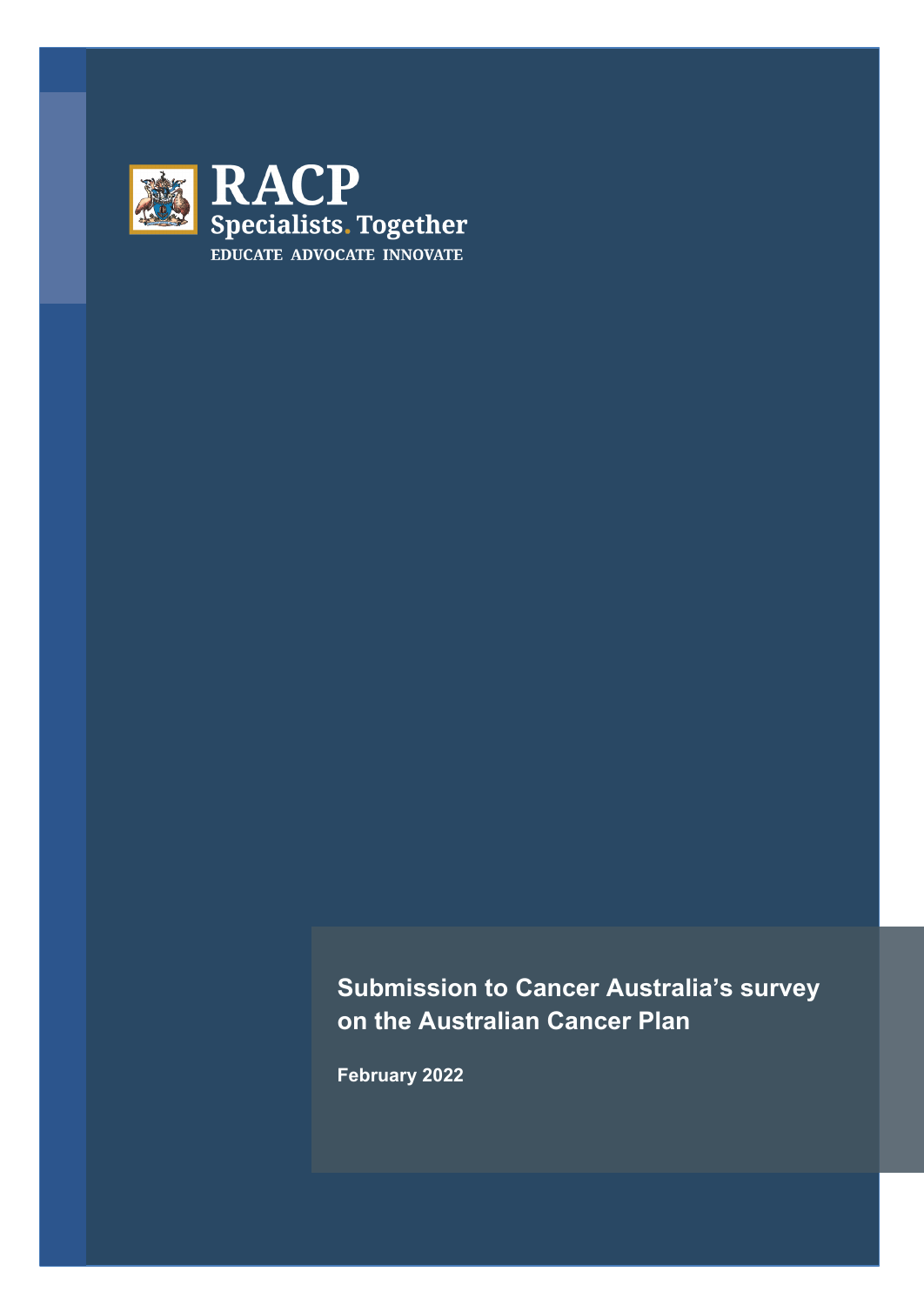# **About The Royal Australasian College of Physicians (RACP)**

We connect, train and represent 28,000 medical specialists and trainee specialists from 33 different specialties, across Australia and Aotearoa New Zealand. We represent a broad range of medical specialties including addiction medicine, general medicine, paediatrics and child health, cardiology, respiratory medicine, neurology, oncology, public health medicine, occupational and environmental medicine, palliative medicine, sexual health medicine, rehabilitation medicine, and geriatric medicine.

Beyond the drive for medical excellence, the RACP is committed to developing health and social policies which bring vital improvements to the wellbeing of patients.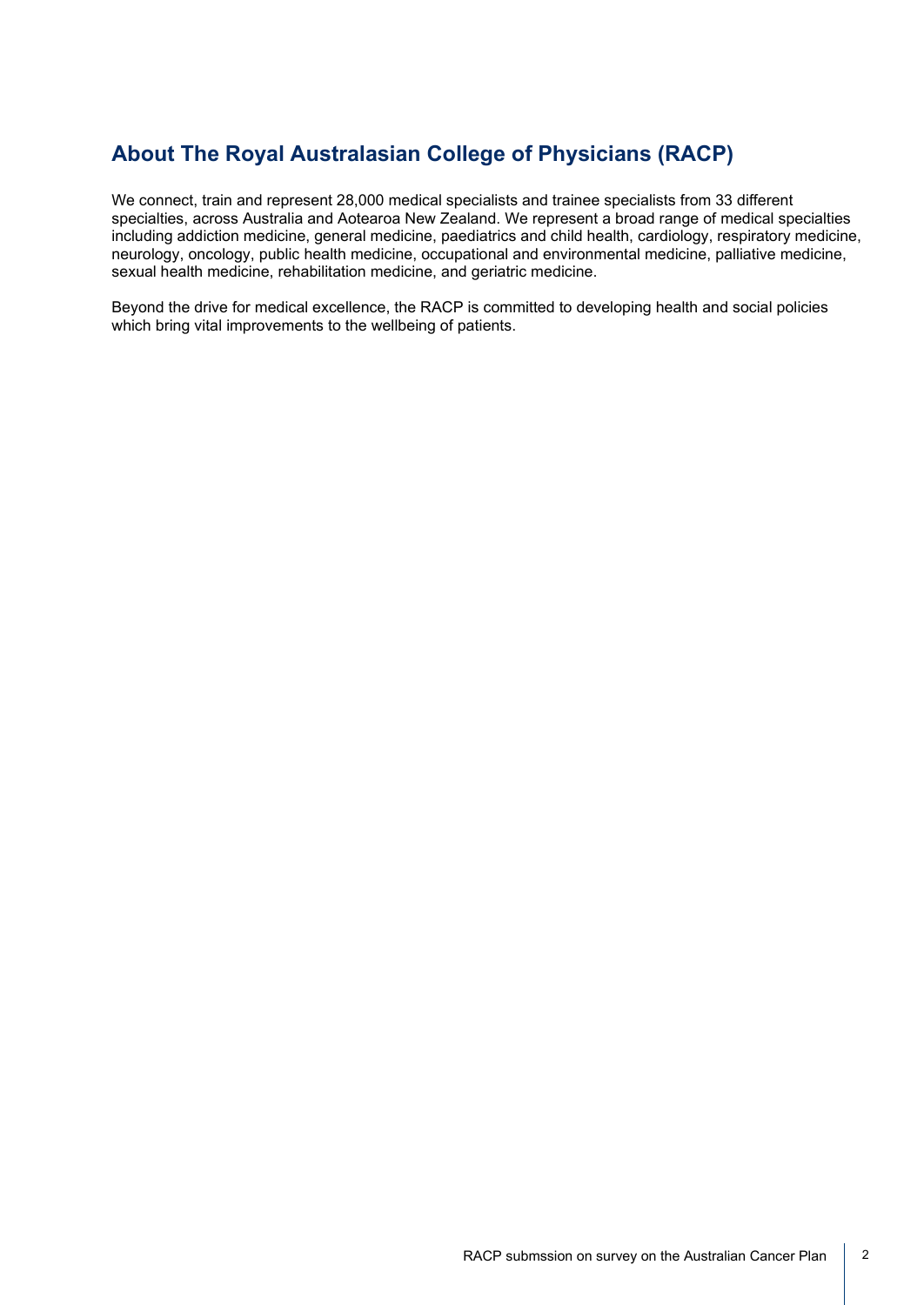## **Foreword**

The RACP welcomes the development of the Australian Cancer Plan (ACP) and appreciates the opportunity to provide this submission.

Whole-of-government leadership, commitment, investment and coordination will be essential to ensure effective implementation of the ACP and achieve improved outcomes in the incidence and impact of cancer.

It will also be vital to ensure that the ACP has strong links to relevant national strategies and plans including Australia's Long-term National Health Plan, the National Preventive Health Strategy 2021-2030, the Aboriginal and Torres Strait Islander Health Plan 2021-2031, the National Agreement on Closing the Gap, the National Strategic Framework for Chronic Conditions and the forthcoming National Obesity Prevention Strategy and the National Tobacco Strategy 2022-2030.

We recognise that Cancer Australia is at an early stage in developing the ACP and consequently the matters addressed in the consultation survey are broad and high level. The RACP looks forward to having further opportunities to provide input to the development of the ACP.

## **What would you like to see the Australian Cancer Plan achieve?**

The development of the ACP offers a critical opportunity to provide national leadership and direction on cancer control and to overcome the existing silos in cancer prevention, screening, diagnosis, treatment and follow up.

The RACP agrees that the ACP should be ambitious and future-focused to address inequities and priorities across the whole cancer journey for key population groups. This must include an unwavering commitment to closing the gap on the disparities in incidence and impact of cancer in Indigenous and non-Indigenous communities.

The ACP should adopt a strategic, life course approach that considers the risks and opportunities for prevention and intervention across antenatal care, early childhood, school, tertiary education, working life and retirement. As outlined below, it should include a much stronger and sustained focus on cancer prevention with emphasis on system change and creating supportive environments.

The RACP calls for stronger policy focus on occupational cancer as a significant preventable contributor to cancer incidence and deaths, with an estimated 11% of cancers in men and 2% of cancers in women that may be attributed to exposure to carcinogens in the workplace.<sup>[1](#page-2-0)</sup>

# **Key priorities and opportunities for national action**

## **Close the gap on Indigenous Disadvantage**

Indigenous people are more likely to die from cancer due to a higher prevalence of cancer-related modifiable risk factors, poorer access to health services, and lower uptake of screening and diagnostic testing.<sup>[2](#page-2-1)</sup> Indigenous people also have a higher likelihood of being diagnosed with cancer at an advanced stage, and a higher incidence of cancers that are more likely to be fatal.[3](#page-2-2) These disparities in cancer outcomes are significantly influenced by the social determinants of health – factors such as education, employment, contact with the justice system, income and housing that affect a person's health and wellbeing at each stage of life.<sup>[4](#page-2-3)</sup>

<span id="page-2-0"></span><sup>1</sup> [Occupational cancer in Australia.](https://www.safeworkaustralia.gov.au/system/files/documents/1702/occupational_cancer_australia_april_2006.pdf) Safe Work Australia, 2006

<span id="page-2-1"></span><sup>2</sup> Australian Institute of Health and Welfare: Cancer in Aboriginal and Torres Strait Islander people of Australia. Cat. no. CAN 109. Canberra, AIHW, 2018[. Cancer in Aboriginal & Torres Strait Islander people of Australia, Report editions -](https://www.aihw.gov.au/reports/cancer/cancer-in-indigenous-australians/report-editions) [Australian Institute of Health and Welfare \(aihw.gov.au\)](https://www.aihw.gov.au/reports/cancer/cancer-in-indigenous-australians/report-editions)

<span id="page-2-2"></span> $3$  Ibid.

<span id="page-2-3"></span><sup>4</sup> NSW Ministry of Health: NSW Aboriginal Health Plan 2013–2023. North Sydney, NSW Ministry of Health, 2012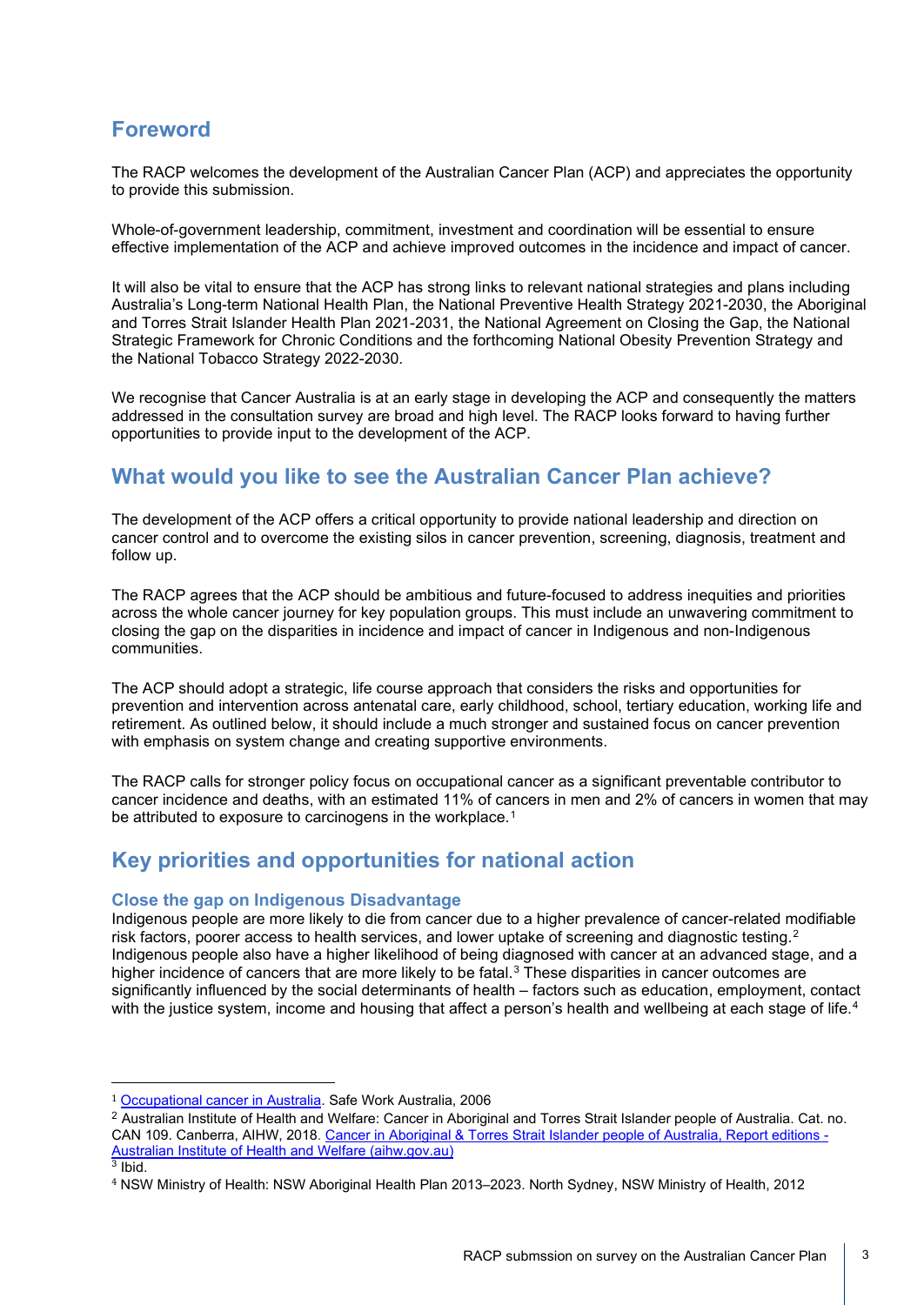Closing the gap in cancer disparities of Indigenous and non-Indigenous Australians should be embedded across all priority areas and include specific targets and actions. This priority area must be centred on strong collaboration, partnership and co-design with the Aboriginal Controlled Community Health sector and Indigenous consumers in development and implementation of the Plan.

Improving identification of Indigenous status of patients and collection of data on the care experience of Aboriginal and Torres Strait Islander people is critical to inform policy and program planning and monitor progress on outcomes.

#### **Strong and sustained focus on health promotion and cancer prevention**

The ACP should include a strong and sustained focus on broadscale improvements in social determinants of health to promote population-level health and wellbeing, paired with an emphasis on clinical cancer prevention. The ACP must have clear linkages with the National Preventive Health Strategy 2021-2030. We note that while the ACP is intended to set key national priorities and action areas over the next ten years across the cancer control continuum the Communique from the Ministerial Roundtable appears to focus more on treatment than prevention.

Prevention efforts must include a focus on systems change, creating supportive environments and addressing the social, occupational and economic determinants of health to shift the dial on the incidence and impact of cancer.

#### **Implementing evidence-based measures to reduce the harmful impacts of alcohol**

Alcohol consumption is a well-recognised risk factor for six forms of cancer, including mouth and throat, larynx, esophagus, colon and rectum, liver as well as breast<sup>5</sup>. This risk is proportional to the amount of alcohol consumption[6.](#page-3-1) The World Health Organisation (WHO) has identified that the most cost-effective actions to reduce the harmful use of alcohol include increasing taxes on alcoholic beverages, enforcing restrictions on exposure to alcohol advertising, and restrictions on the physical availability of retailed alcohol.<sup>[7](#page-3-2)</sup>

Key measures should include:

- Statutory restrictions on marketing of alcohol, including banning alcohol advertising in sport, as a first step towards phasing out of all promotion of alcohol to young people.
- Restrictions on the number and opening hours of liquor outlets, minimum pricing of alcohol and volumetric taxation.
- Regulation of on-line sales and delivery, in line with the [recommendations of FARE,](https://fare.org.au/policy/online-sales-and-delivery/) including requiring ID checks upon delivery and ban on unattended delivery, to ensure alcohol is not supplied to children or people who are intoxicated.
- Mandatory warning labels for all alcoholic beverages.

Further information on the rationale and evidence for these measures is outlined in the RACP [Alcohol policy](https://www.racp.edu.au/docs/default-source/advocacy-library/pa-racp-ranzcp-alcohol-policy.pdf) (2016).

## **Accelerating action to prevent obesity through evidence-based approaches**

There is consistent evidence indicating that obesity increases the risk of several cancer types and is linked to cancer survivorship<sup>[8](#page-3-3)</sup>. The burden of cancer attributable to obesity is about 12% in men and 13% in women globally<sup>[9](#page-3-4)</sup>. Obesity increases not only several types of cancers, but also the risks of many non-communicable diseases such as type 2 diabetes mellitus, and cardiovascular disease.

Key measures should include:

<span id="page-3-0"></span><sup>5</sup> CDC: Alcohol and Cancer.<https://www.cdc.gov/cancer/alcohol/index.htm>

<span id="page-3-1"></span><sup>&</sup>lt;sup>6</sup> CDC: Alcohol and Cancer.<https://www.cdc.gov/cancer/alcohol/index.htm>

<span id="page-3-2"></span><sup>7</sup> [https://www.who.int/health-topics/alcohol#tab=tab\\_3](https://www.who.int/health-topics/alcohol#tab=tab_3)

<span id="page-3-3"></span><sup>8</sup> National Cancer Institute. Obesity and cancer. https://www.cancer.gov/about-cancer/causes-

prevention/risk/obesity/obesity-fact-sheet#what-is-known-about-the-relationship-between-obesity-and-cancer-

<span id="page-3-4"></span><sup>9</sup> Avgerinos KI et al. Obesity and cancer risk: Emerging biological mechanisms and perspectives. Metabolism. 2019 Mar 1;92:121-35.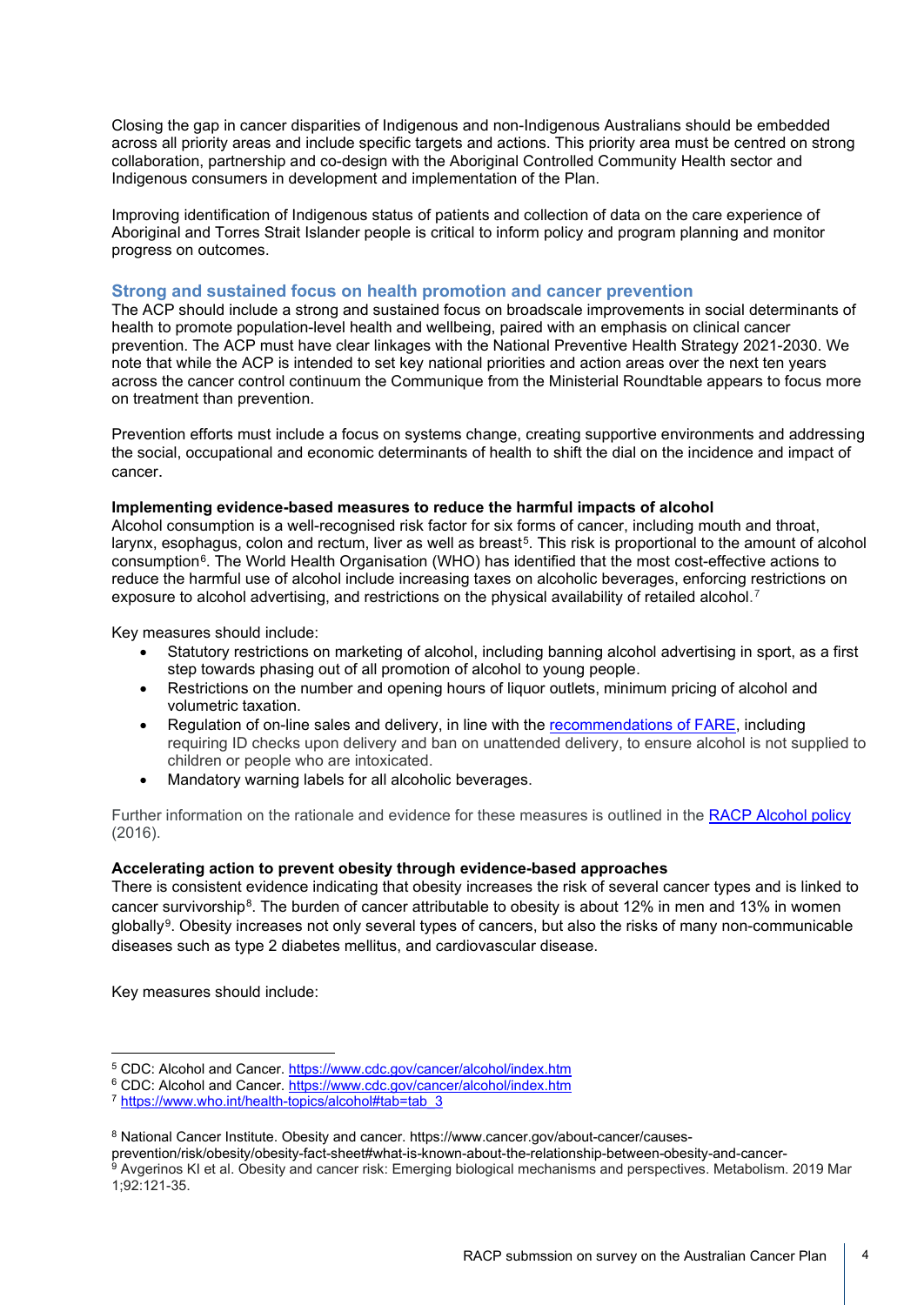- Establishing mandatory regulations to restrict the marketing of unhealthy diets to children and young people, including regulation to protect children from digital marketing and ensuring public spaces and events are free from unhealthy food marketing.
- Implementing an effective tax on sugar-sweetened beverages to encourage reformulation and reduce consumption – and to use the revenue generated to facilitate access to healthy diets
- Revise the Health Star Rating system with stronger emphasis on sugar content and require that the labelling be mandatory to encourage consumers to choose healthier options and motivate food manufacturers to develop healthier products.
- Promote a health-in-all policy approach across all levels of government, in urban planning design and transportation to prioritise and promote participation in physical activity and active recreation.

The rationale and evidence for these measures is outlined in the [RACP Position Statement on Obesity](https://www.racp.edu.au/docs/default-source/advocacy-library/racp-obesity-position-statement.pdf) (2018).

Prevention initiatives focusing on community education and changing individual behaviours should include:

- Building health literacy of all Australians to understand cancer and its risk and preventive factors. The ACP should consider the opportunities for targeted community education across the life course, starting in early childhood education and primary school. Targeted community education initiatives should include a focus on raising awareness within Indigenous communities, culturally diverse communities and other priority population groups.
- Prevention and education in the workplace on the risks and controls of occupational cancers using opportunities for employers to understand the carcinogenic and other hazards of their workplaces, and to recognise how to minimise the risks of adverse health outcomes in their workers by applying the hierarchy of controls. Occupational risk management strategies are key to reducing preventable occupational cancers.

## **Accelerate screening and early detection**

Evidence-based cancer screening and early detection plays a key role in cancer prevention and better treatment outcomes. However, there is evidence showing that cancer screening rates across socioeconomic areas can vary in Australia. For example, the 2021 AIHW monitoring report of national bowel cancer screening program[10](#page-4-0) found that the participation rate was lowest for those living in the lowest socioeconomic areas and in very remote areas.

The RACP supports a continued focus on increasing rates of evidence-based cancer screening, particularly in population groups or geographical areas where cancer screening rates are low.

The COVID-19 pandemic has put immense strain on the broader health system including disruptions to vital screening services and delayed cancer diagnosis. Throughout the COVID-19 pandemic, for example, breast cancer screening services have been paused or had reduced capacity. The Productivity Commission's Report on Government Services 2022 shows a decrease in breast cancer screening rates nationwide from 2018-19 to 2019-20. While this is due in part to deferral of screening due to lockdowns, even those states less impacted by lockdowns have seen significant drops in rates.<sup>[11](#page-4-1)</sup>

This highlights the need to accelerate efforts focused on catch-up for evidence-based preventative checks and screening. It is also vital to plan for and minimise any future disruption and delays in screening, diagnosis and treatment during any future lockdowns (or future pandemics).

#### **Improve timely and equitable access to cancer treatment, care and support**

All people with cancer deserve timely and equitable access to treatment, care and support. The ACP should have a sustained focus on overcoming the financial, geographic and cultural barriers that impact on equitable access to care and treatment.

<sup>&</sup>lt;sup>10</sup> AIHW monitoring report of national bowel cancer screening program. 2021.

<span id="page-4-0"></span>https://www.aihw.gov.au/getmedia/9d83956b-37bc-4152-af0a-cbe14ce21d7d/aihw-can-139-National-Bowel-Cancer-Screening-Program-monitoring-report-2021.pdf.aspx?inline=true

<span id="page-4-1"></span><sup>&</sup>lt;sup>11</sup> Productivity Commission, Report on Government Services 2022, Part E, 2022,

[https://www.pc.gov.au/research/ongoing/report-on-government-services/2022/health/primary-and-community](https://www.pc.gov.au/research/ongoing/report-on-government-services/2022/health/primary-and-community-health)[health](https://www.pc.gov.au/research/ongoing/report-on-government-services/2022/health/primary-and-community-health)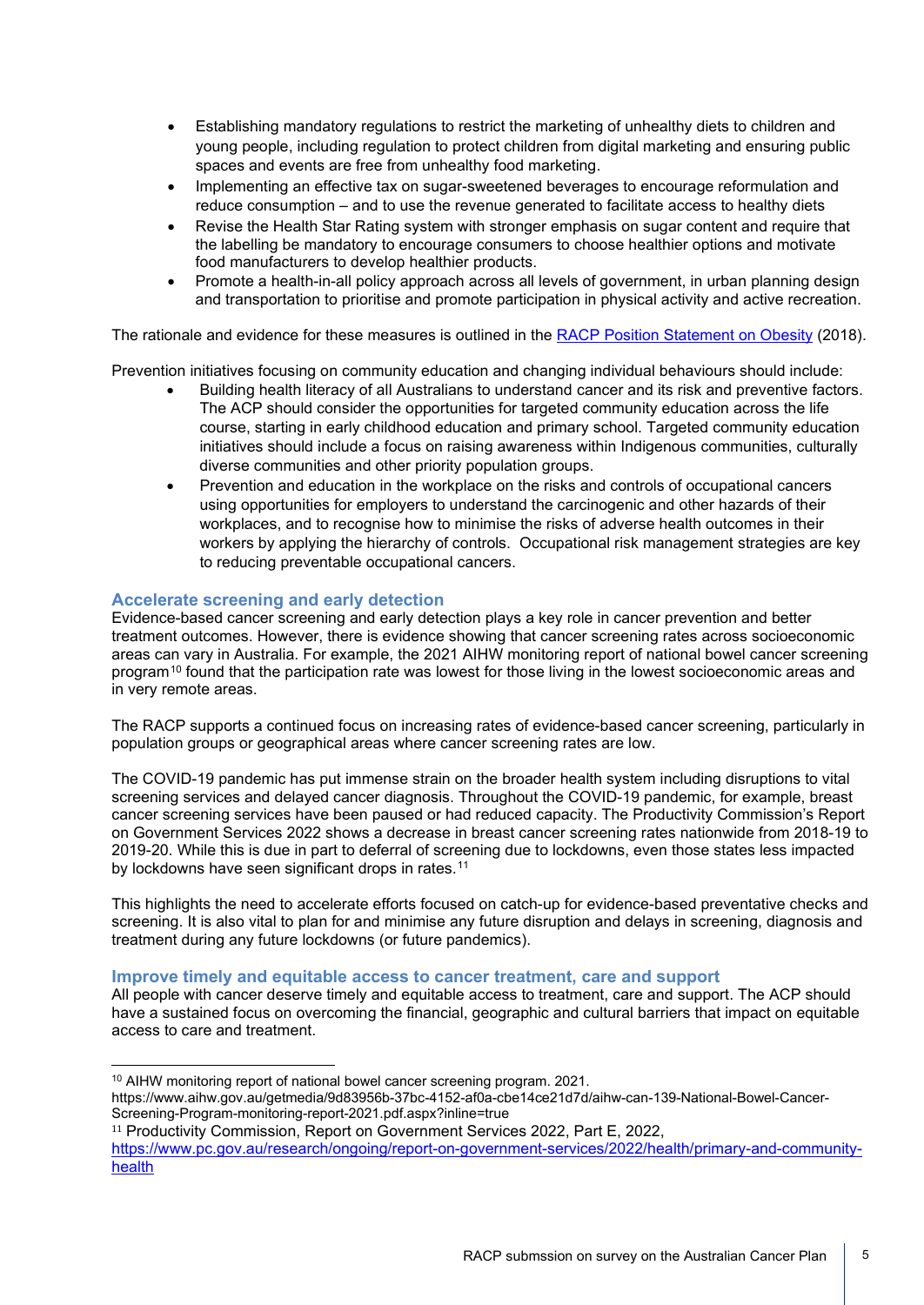These priority areas should include:

- Strengthening integration and multidisciplinary care this should include a focus on collaborative care delivery models and incorporation of non-cancer specialties into cancer models of care (see discussion on the RACP Model of Integrated Chronic Care below).
- National leadership on cancer workforce development and addressing skill shortages.
- Addressing the exorbitant costs of non-generic cancer drugs and the related issue of lack of cost transparency.
- Improving quality research and access to new cancer therapies where there is evidence of benefit while also addressing the financial burden for cancer patients by reducing out-of-pocket expenses.
- Scaling-up provision of telehealth and digital health innovation (and sustaining current initiatives, including phone consultations, beyond the COVID-19 pandemic).
- Assisting cancer survivors, who are often younger, to remain in the workforce during treatment and recovery, and to have support for their familial and other needs.
- Ensuring that high quality palliative and end-of-life care services are available to all people with cancer who want or need them.
- Promoting value-based health care and reducing low-value care (for an example of a RACP-led initiative, see the section on the Evolve program, below).
- Strengthen investment in research, clinical trials and knowledge translation.

The ACP should include a strong focus on priority-driven national research funding, clinical trials and knowledge translation. This should include a focus on expanding research to address health inequities and disparities in cancer outcomes for Aboriginal and Torres Strait Islander communities, people living in rural and remote areas and those in lower socioeconomic groups.

Investment in research should have much greater focus on building the evidence base for cancer prevention. The [Ministerial Roundtable presentation](https://www.canceraustralia.gov.au/sites/default/files/research-and-data-perspective-grant-mcarthur-apr-2021.pdf) by Professor Grant McArthur from the Victorian Comprehensive Cancer Centre identifies critical areas of cancer research that are currently underfunded. Notably, in the period from 2006 to 2011, only 2% of research funding was allocated to projects focused on cancer prevention.

Research must also address inherited cancer risks with a view to improving their screening, prevention and treatment. Genomic testing identifies high risk families for screening and prevention while somatic testing is used to target therapies and apply precision care. Support for genomics is needed across Australia, with all paediatric cancer patients (and in some cases their adult family members) likely to benefit from this area of treatment.

## **What examples and learnings can we build on as we develop the Australian Cancer Plan?**

In developing the ACP, the drafters should consider the following initiatives.

## **Strengthening integrated and multidisciplinary care – the RACP Model of Chronic Care Management**

Chronic conditions often require care and treatment across the primary, secondary and tertiary sectors. Without appropriate expert complex care, delayed and uncoordinated treatment of people with multimorbidities can lead to preventable unplanned, reactive hospital admissions due to exacerbations of one or more of their conditions.

A cross-disciplinary, cross-organisational approach is fundamental to effective integrated models of care, especially for patients with chronic, complex health issues. Improved collaboration across health sectors and between healthcare providers has been shown to reduce the incidence of preventable hospital admissions, improve health and wellbeing and transitions of care, improve the interface between hospital and community providers, and provide additional support to caregivers.

For patients with chronic conditions, there is a pressing need to have GPs and physicians enabled to work collaboratively for their patients, based on the same care plan.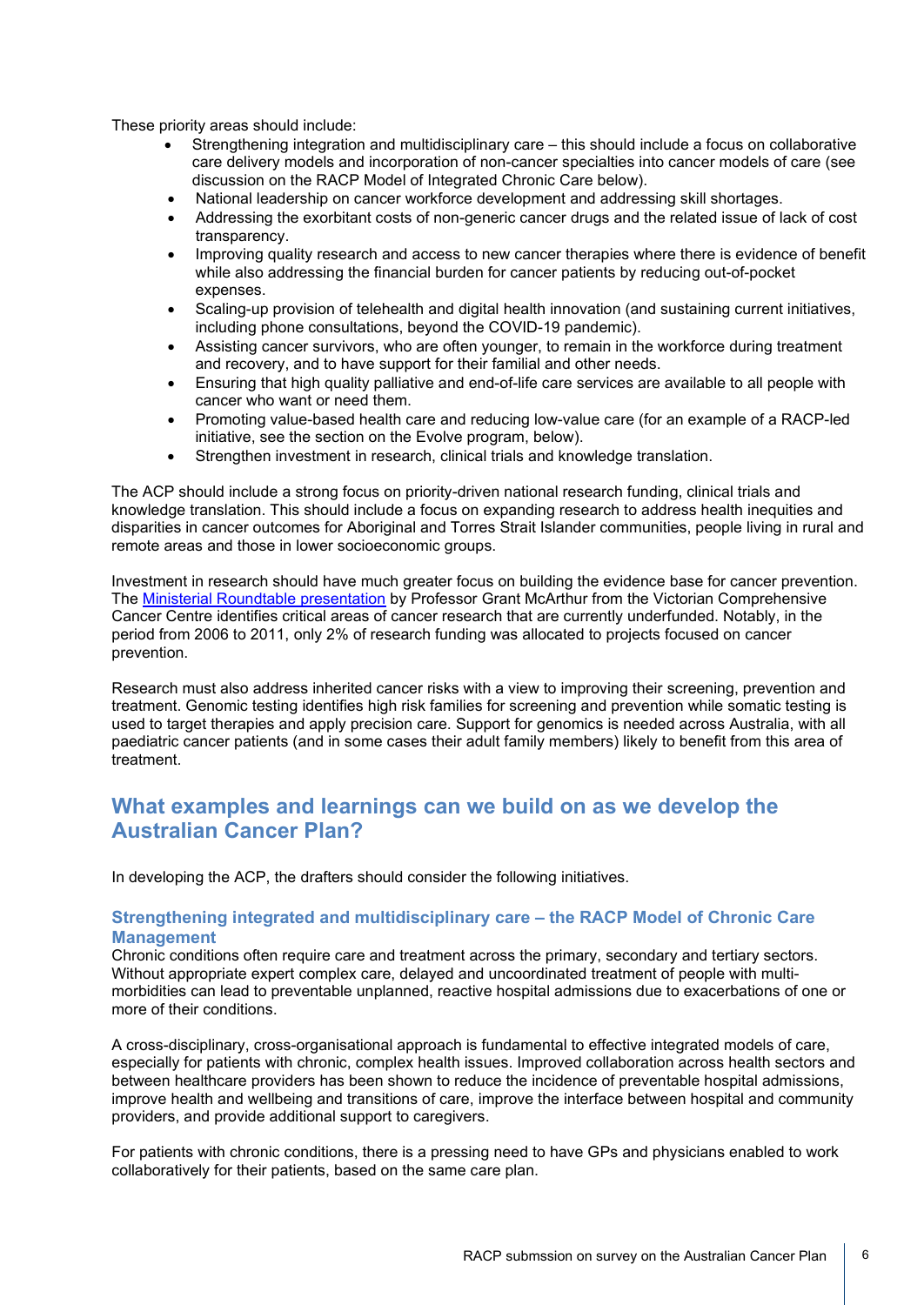Some states have supported more integrated care models. However, the RACP advocates for more sustained and consistent implementation of integrated care approaches across the nation.

The [RACP Model of Chronic Care Management](https://www.racp.edu.au/docs/default-source/advocacy-library/c-final-mccm-document.pdf?sfvrsn=f873e21a_14) (PDF) for people with co-morbidities at an 'intermediate' level of care makes multidisciplinary team care more accessible and patient-centred. This is a non-Fee for Service model that has two pathways to the integrated care program: from primary care or from secondary care.

There are two key pillars fundamental to the RACP vision for integrated care:

- 1. Supporting specialists to undertake their role in informing, planning and contributing to care for patients with chronic, complex and multiple healthcare needs.
- 2. Supporting specialists to work in community-based ambulatory settings whether physically or virtually.

These pillars are supported by seven principles – patient-centred, flexible, locally implemented and multidisciplinary healthcare that provides for measurable outcomes, and that focuses on quality of care and patient safety.

The model includes a care coordinator who has clinical nurse expertise. The coordinator role is integral to the model of care because this will be the common point of contact for the patient and each of the care providers included in the consumer's cancer care plan. The coordinator will assist the patient and family/carers to better navigate the multiple care pathways required to improve outcomes and patient satisfaction. This role therefore requires knowledge of treating local physicians within the hospital(s) and general and allied health practices.

## **Smokefree Aotearoa 25**

Smokefree Aotearoa 25 offers an example of a comprehensive policy framework which contrasts with the more common incremental and piecemeal approaches to achieve smokefree goal.

In 2011, the New Zealand Government set a goal for Smokefree 2025 – that is, by 2025 less than 5% of its population will be smokers. Smokefree 2025 proposes to attain this ambitious goal by:

- protecting children from exposure to tobacco marketing and promotion
- reducing the supply of, and demand for tobacco
- providing the best possible support for quitting.

To accelerate progress towards Smokefree 2025 goal, the New Zealand Government launched the [Smokefree Aotearoa 2025 Action Plan](https://www.health.govt.nz/our-work/preventative-health-wellness/tobacco-control/smokefree-aotearoa-2025-action-plan) in December 2021. This clearly sets out specific actions and policies that the Government will take to materialise tobacco endgame and beyond, and the measures for its success.

The Plan has three key outcomes:

- Eliminating inequities in smoking rates and smoking-related illnesses.
- Ensure children and young people never start smoking and remain smokefree.
- Increase the number of people who successfully quit smoking.

It comprises six focus areas and associated potential actions, ranging from Māori leadership and decisionmaking to giving smokers the wrap-around smoking cessation support, and making tobacco products less accessible, affordable and addictive. Key proposed actions to achieve tobacco endgame include:

- The introduction of a smokefree generation policy
- the significant reduction in availability of tobacco products, including a 'sinking lid' policy
- the reduction of nicotine in smoked tobacco products to very low levels.

The development and implementation of the recently released draft of Australia's new National Tobacco Strategy offers an opportunity to review the current policy settings to reduce tobacco-related harm. The College looks forward to participating in the consultation process.

## **Evolve**

As part of a global movement, [Evolve](https://evolve.edu.au/about) is a flagship initiative led by physicians and RACP to drive high-value, high-quality care in Australia and New Zealand. Evolve is a founding member of Choosing Wisely in [Australia](http://www.choosingwisely.org.au/home) and [New Zealand,](https://choosingwisely.org.nz/) with all [Evolve 'Top-Five' recommendations](https://evolve.edu.au/published-lists) part of the Choosing Wisely campaign.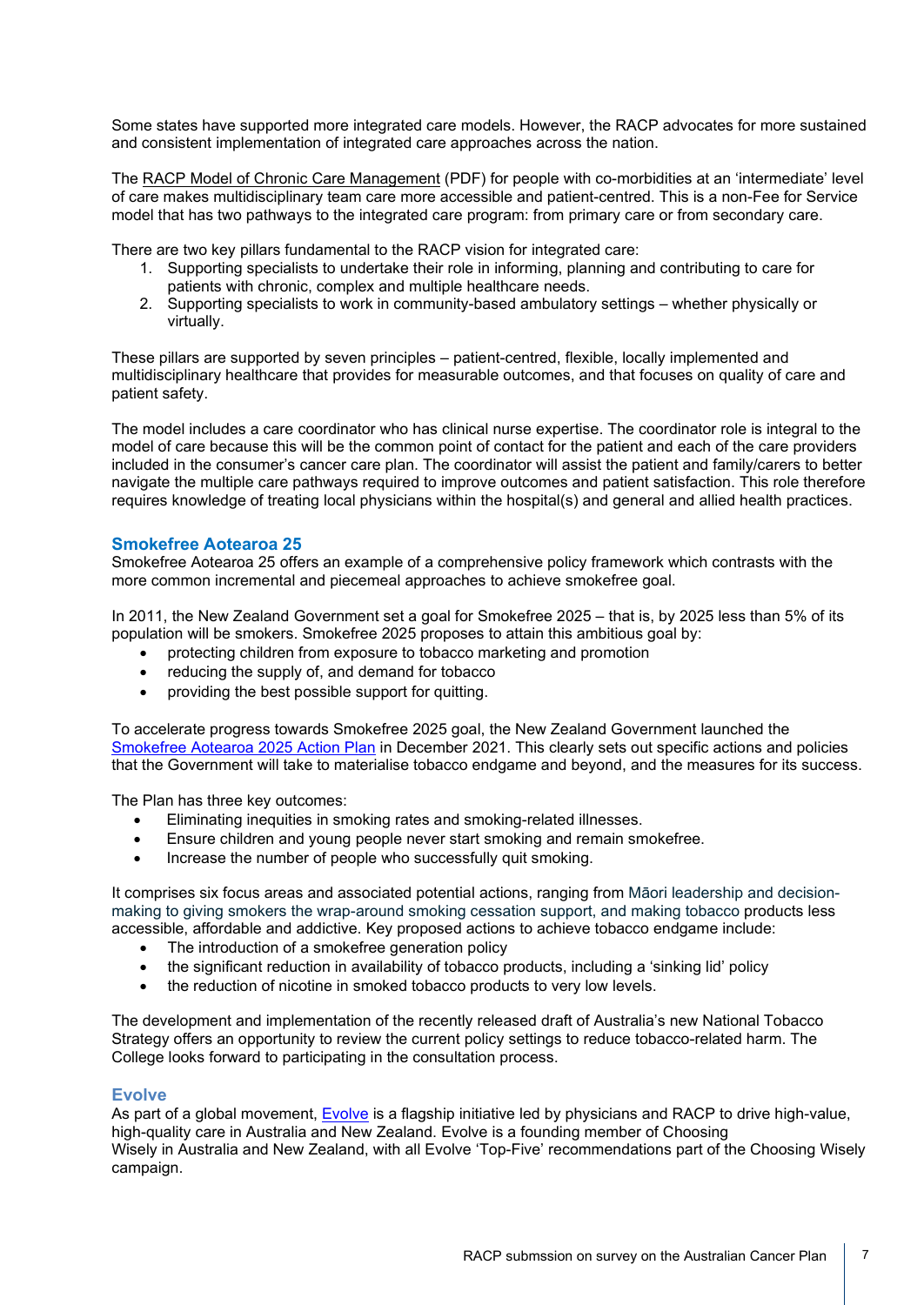Evolve aims to reduce low-value care by supporting physicians to be leaders in changing clinical behaviour for better patient care, make better decisions, and make better use of resources. Evolve has developed several 'Top-Five' recommendations that are relevant to the cancer care continuing and is continuing promotion and development of [its Top Five lists and recommendations.](https://evolve.edu.au/recommendations)

#### **Comprehensive cancer centres**

In the US, the National Cancer Institute (NCI) funds and recognises [cancer centres](https://www.cancer.gov/research/infrastructure/cancer-centers) that meet rigorous standards for transdisciplinary, state-of-the-art research focused on developing new and better approaches to preventing, diagnosing, and treating cancer. The cancer centres develop and translate scientific knowledge from promising laboratory discoveries into new treatments for cancer patients. Currently there are 71 NCI designated cancer centres in 36 states, each of which meet rigorous standards as either a cancer centre, a comprehensive cancer centre, or a basic laboratory cancer centre. Comprehensive cancer centres are recognised for their leadership and resources, in addition to demonstrating an added depth and breadth of research, as well as substantial transdisciplinary research. The cancer centres serve their local communities with programs and services tailored to their unique needs and populations.

The Victorian Comprehensive Cancer Centre (VCC) is a purpose-built building for cancer research, treatment, care and education in Melbourne. The VCC [Alliance,](https://vcccalliance.org.au/what-we-do/) a partnership between 10 leading medical, research and academic institutions is based at the centre. The VCC Alliance provides education and training to build a skilled cancer workforce, leadership and collaboration and research development focusing on accelerating translation of research findings into clinical practice.

#### **Genomics testing in childhood cancer patients: ZERO childhood cancer program**

Children's Cancer Institute's [ZERO childhood cancer program](https://www.zerochildhoodcancer.org.au/) seeks to improve the outcome of childhood cancer patients through the implementation of precision medicine. Through its pilot and national PRISM trials, the ZERO program has demonstrated the feasibility of using comprehensive molecular profiling and preclinical drug testing in real time for high-risk childhood cancer patients. ZERO seeks to build on these findings to further improve the outcomes of all childhood cancer patients. ZERO2 will look at the benefits of genomics testing in all childhood cancer patients where possible.

#### **Other examples and learnings we can build on**

- Learning from the success of population-based tobacco control interventions in reducing smoking rates in Australia and applying these learnings to other areas of preventative health.
- [EU Tobacco Directive on Tobacco products](https://ec.europa.eu/health/tobacco_en) including rules relating to packaging, labelling and use of e-cigarettes in public places.
- There may be an opportunity to establish a local champion network approach in underserviced areas to assist in providing health promotion, education and vaccination. This has been successfully applied in other countries.

## **Governance, funding and accountability**

Strong whole-of-government leadership, commitment, investment and coordination are essential to ensure effective implementation of the ACP. Robust mechanisms for governance, funding, and accountability will be required to successfully coordinate and implement system-wide changes across jurisdictions, sectors and government portfolios.

The ACP should define a clear governance and oversight structure with clear mechanisms for review, evaluation and transparent public reporting on progress. The governance mechanisms should include representation of health consumer groups, medical professional bodies and the Aboriginal Community Controlled Health Sector.

Implementation plans should include specific actions, clarity on the stakeholders and on who is responsible and accountable, and milestones and measurable targets to drive coordinated efforts for each priority area.

Continued efforts are needed to strengthen national data linkage and reporting on cancer stage, treatment and recurrence. This should focus on the establishment of standardised nationally agreed metrics to measure